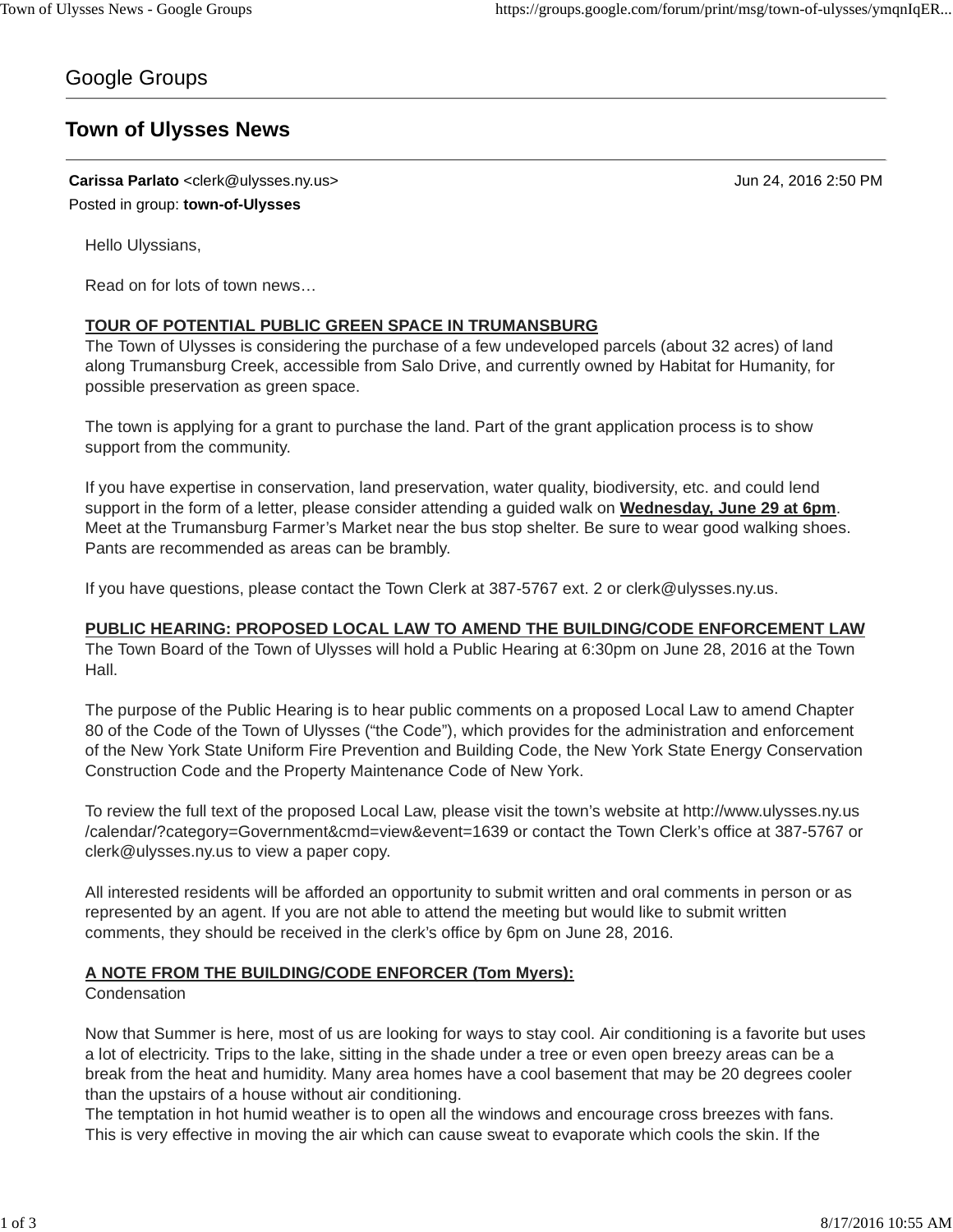outside air temperature is warmer than inside the house, the practice can encourage condensation in the house which can allow mold to grow. Once the condensation has appeared, mold can quickly grow and cleaning, wiping and running a dehumidifier will be necessary to take care of the problem. Like air conditioners, dehumidifiers are expensive to run.

Warm air can hold more moisture than cold air. This is one of the reasons people's lips tend to chap in Wintertime; they just dry out from breathing the dry air. When hot, humid outdoor air mixes with cool indoor air, the hot air cools down and cannot hold as much moisture. It takes some vigilance, but the practice of opening windows in the evening when outdoor temperatures are lower than indoors and closing the windows in the morning can really help keep the house cool without adding unwanted moisture.

Contact Mr. Myers at 607-387-9778, ext. 231 or code@ulysses.ny.us.

## **ANNUAL FREE FISHING WEEKEND**

June 25-26 2016 is a free fishing weekend - during these days, anyone can fish the fresh or marine waters of New York and no license is required! It's the perfect opportunity to introduce someone to the sport of fishing. Find more information, including a list of fishing spots, at http://www.dec.ny.gov/outdoor/89821.html .

## **BECOMING AN OUTDOORS WOMAN**

The NYS Dept. of Environmental Conservation (DEC) offers various outdoor-oriented workshops such as hunting, fishing, taxidermy, and archery, specifically for women. Registration will open soon for a weekend session in Cortland in September. Workshops usually fill very quickly. Visit http://www.dec.ny.gov/education /68.html to learn more.

## **GORGE TRAIL has re-opened**

From the Ithaca Journal 6/20/16:

More than three weeks after closing, the Gorge Trail at Taughannock Falls State park has reopened.

A news release from the New York State Office of Parks, Recreation and Historic Preservation sent out Monday morning announced the nearly mile-long trail on the gorge floor is now open to the public, after scaling and maintenance work was completed.

# **GOING SWIMMING AT A STATE PARK? CHECK THE WATER QUALITY FIRST!**

Did you know that state parks check the water quality at their swimming areas weekly for E.coli? You can check the latest water quality reports at http://parks.ny.gov/recreation/swimming/beach-results/ .

# **SUMMER READING PROGRAM AT THE LIBRARY**

Summer Reading will begin soon at the Ulysses Philomathic Library! Registration for all ages will begin July 5th and continue throughout the summer. There is a great line up of programs for children, tweens, teens, and adults:

- On Your Mark, Get Set… Read, Mondays at 10:30 am for children: Children's summer reading programs with Martha Carpenter from July 11th through August 15th.
- Get in the Game: Read, Tuesdays at 6:00 pm for teens: Teen Summer Reading with Ksana Broadwell from July 12th through August 16th.
- Get in the Game: Read, Wednesdays at 11 am for tweens: Tween Book Discussion Group with Martha Carpenter from July 13th through August 17th.
- Exercise Your Mind: Summer Speaker's Series: Thursdays at 6:30 pm for adults: Summer Speaker Series from July 14th through August 18th.

# **COMMUNITY READ AT THE LIBRARY**

This summer, the Ulysses Philomathic Library and the Edith B. Ford Memorial Library in Ovid will be hosting events to facilitate reading and discussions of George by Alex Gino.